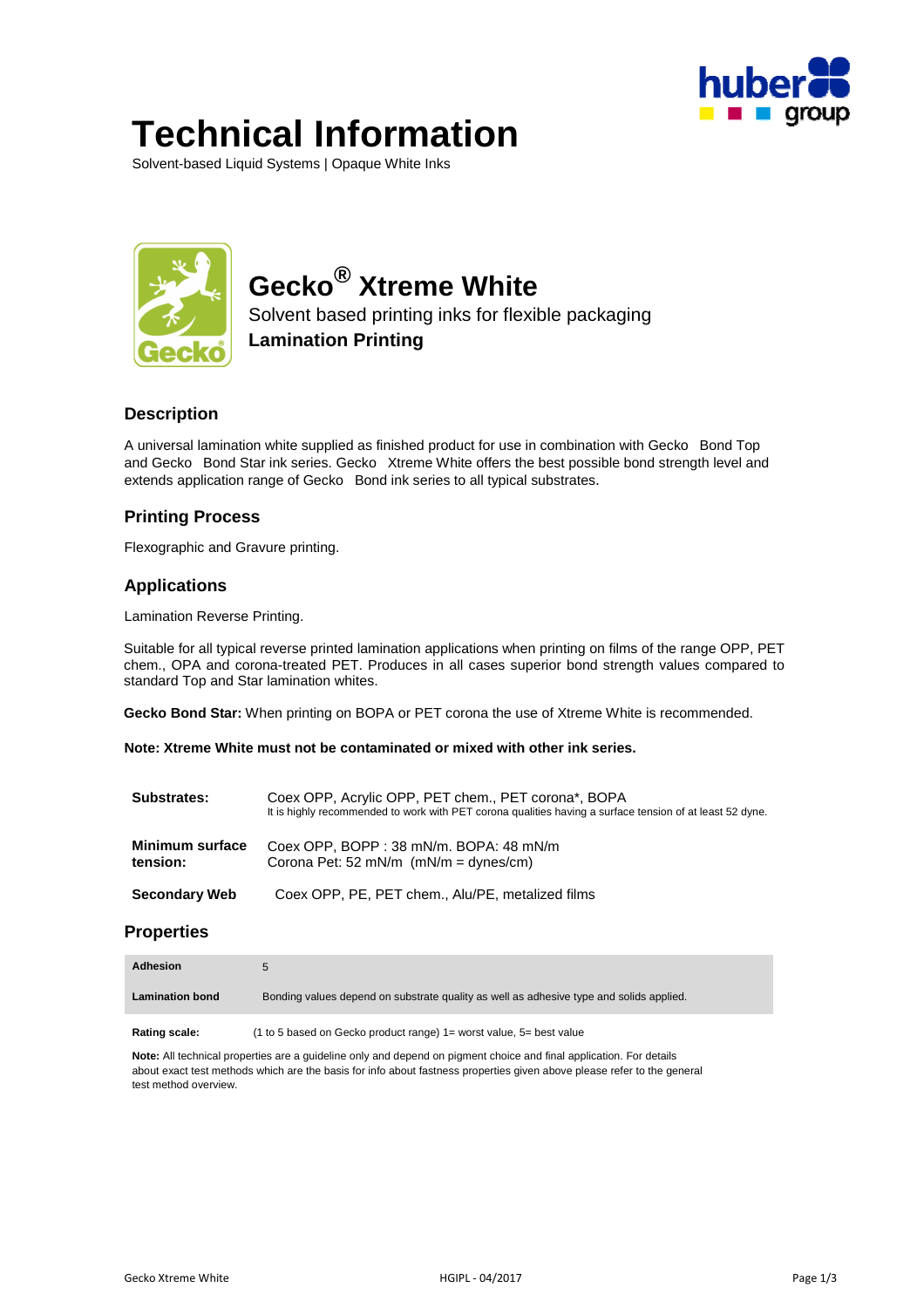# **Printing Viscosity**

| <b>Diluents</b> | <b>Flexographic Printing</b><br>$20 - 25$ s FCB4 | %              | <b>Gravure Printing</b><br>$13 - 15$ s FCB4    | $\frac{9}{6}$ |
|-----------------|--------------------------------------------------|----------------|------------------------------------------------|---------------|
| <b>Standard</b> | n-Propanol/n-Propyl Acetate                      | 90:10 to 70:30 | Ethyl acetate /n-Propyl acetate/<br>n-Propanol | 35:50:15      |
| Fast            | Ethanol/Ethyl Acetate                            | 90:10 to 70:30 | <b>Ethyl Acetate</b>                           | 100           |
| Retarder        | <b>Ethoxy Propanol</b>                           |                | <b>Ethoxy Propanol</b>                         |               |

#### **Auxiliaries**

Additives Gecko<sup>®</sup> Xtreme White gives good adhesion on all films. Addition of any other additive types should be avoided.

> 2% hardener is recommended with few selected grades of solvent less adhesive and 2 – 3% hardener is recommended for Extrusion lamination. Please consult tech support for Hardener

# **Instructions for the use of printing inks for the production of primary food packaging**

For information on the use of printing inks, varnishes and additives for the manufacture of food packaging please refer to the respective "Statement of Composition". This information is provided to allow the calculation of possible levels of migration of evaluated substances in a worst case situation.

Migration tests at **huber**group laboratories with printed samples made from commercially available OPP film (film thickness: 35 u. printed wet ink: 6 g/m<sup>2</sup>, with 95 % ethanol as the food simulant) and PE film (film thickness: 50 u, printed wet ink: 6  $g/m^2$ , with 95 % ethanol as the food simulant) showed no migration of substances above legal limits. Based on the results of these migration tests, we expect that the printed inks enable the final printed products to comply with the legal requirements for packaging for all kinds of foodstuff.

The manufacturer of the finished article and the filler have the legal responsibility to prove by appropriate migration testing that it is fit for its intended purpose.

In order to maintain low residual solvents concentration in the printed film, the printer must ensure sufficient drying of the product, especially when retarders have been added. Residual solvent content must be regularly monitored.

The products must not be used in the manufacture of packaging where the printed ink layer is intended to come into contact with foodstuff (direct food contact).

There are restrictions for the use of printing inks for applications where temperatures above 100 °C f or extended periods of time are applied. For details, please see document "Food Packaging Inks for High Temperature Applications".